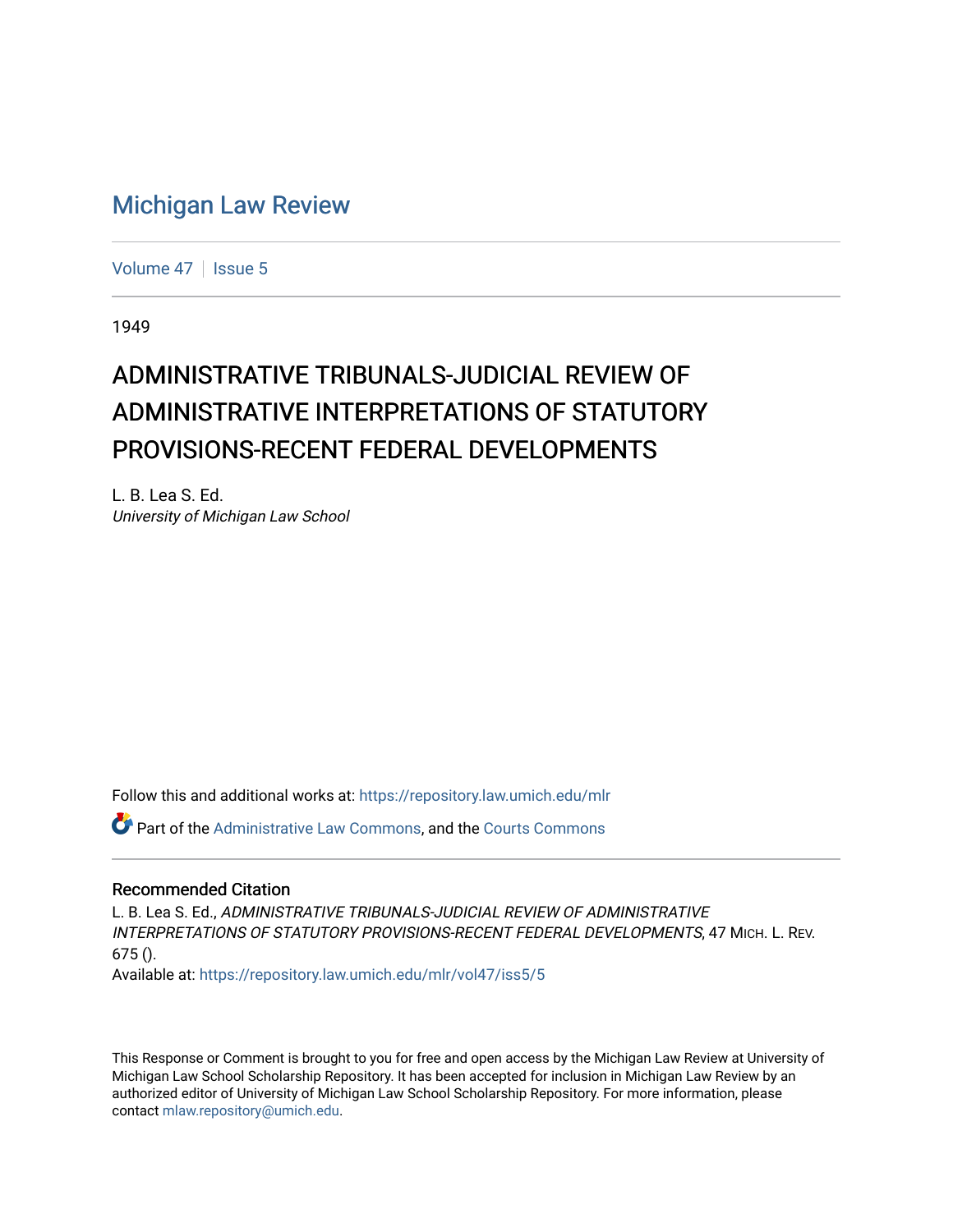# **COMMENTS**

ADMINISTRATIVE TRIBUNALS-JUDICIAL REVIEW OF ADMINISTRA-TIVE INTERPRETATIONS OF STATUTORY PROVISIONS-RECENT FEDERAL DEVELOPMENTS-The first half-century of experience with administrative tribunals demonstrated that prediction of the scope of judicial review in any particular case was impossible because so many factors entered into determination of the question.<sup>1</sup> Constitutional limitations began

1Stem, "Review of Findings of Administrators, Judges, and Juries: A Comparative Analysis," 58 **HARV, L.** REV. 70 (1944).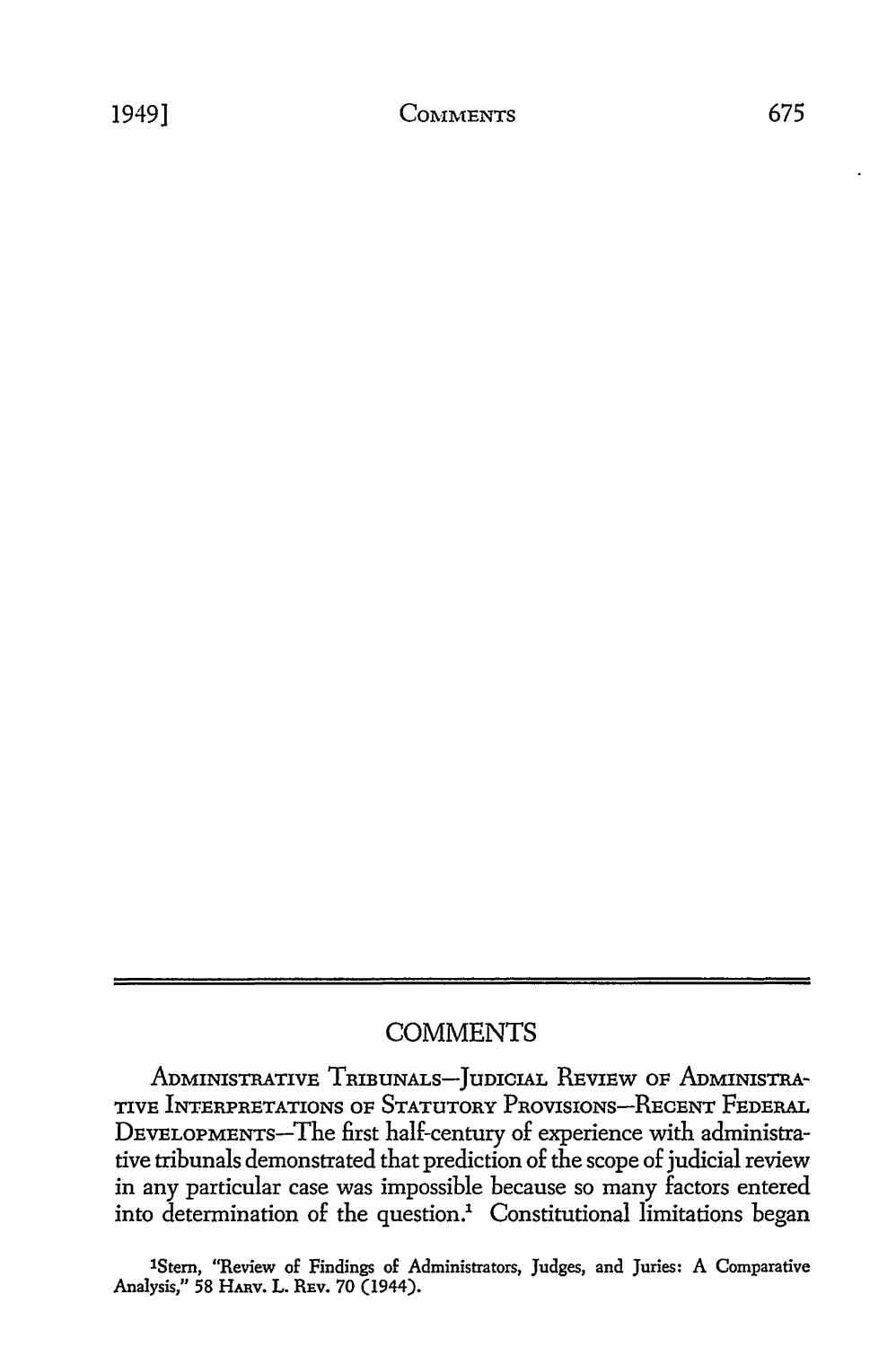to receive less emphasis as practical necessity for according this new "fourth branch" of government a place in the broad scheme of administration of justice became more apparent.<sup>2</sup> Doubtlessly the courts felt that "supremacy of law" demanded closest scrutiny of the activities of this new governmental instrumentality, which was beginning to occupy areas traditionally thought reserved exclusively for the judiciary.3 As the courts' respect for the ability and fairness of agency personnel increased, the inquiry into the lawfulness of administrative action was more likely to be restricted.<sup>4</sup> The nature of the subject matter affected by the action was often controlling.<sup>5</sup> Where the administrative activity consisted of governmental largess or carrying on the actual business of government, decisions of the agencies were readily treated as final.<sup>6</sup> On the other hand, where administrative activity impinged on private rights, as in regulation of business, courts were quick to review.<sup>7</sup>

Recent years have witnessed a revamping of judicial treatment accorded administrative action, paralleling the Supreme Court's current treatment of the exercise by Congress of powers granted under the Constitution. Instead of regarding the problems of each agency as *sui generis,* the courts have gradually evolved a policy of non-intervention, uniformly applicable to the entire field of administrative law. This attitude is best exemplified in the courts' treatment of administrative interpretations of statutes. The purpose of this comment is to examine the development of this attitude from the standpoint of the courts and of the legislature.

<sup>3</sup>See DICKINSON, ADMINISTRATIVE JusTICE AND THE SUPREMACY OF LAw, 1st ed. (1927).

<sup>4</sup> "Judge Hough . . . said in effect: 'When I have before me a case on review from the Interstate Commerce Commission, almost instinctively I want to sustain their order. When I have before me a case to review of the Federal Trade Commission, almost instinctively I want to reverse it.'" Frankfurter, "Summation of the Conference," 24 A.B.A.J. 282 at 285 (1938).

<sup>5</sup>McDermott, "To What Extent Should the Decisions of Administrative Bodies be Reviewable by the Courts?" 25 A.B.A.J. 453 (1939). DICKINSON, ADMINISTRATIVE JUSTICE AND THE SuPREMACY OF LAw, 1st ed., 67 (1927).

<sup>6</sup>United States ex rel. Dunlap v. Black, 128 U.S. 40, 9 S.Ct. 12 (1888); Riverside Oil Co. v. Hitchcock, 190 U.S. 316, 23 S.Ct. 698 (1903).

7 F.T.C. v. Klesner, 280 U.S. 19, 50 S.Ct. l (1929); F.T.C. v. Curtis Publishing Co., 260 U.S. 568, 43 S.Ct. 210 (1923). The "policing" agencies such as the N.L.R.B. encroach on private affairs to a lesser extent than the regulatory agencies, and are thus subject to less review. Phelps Dodge Corp. v. N.L.R.B., 313 U.S. 177, 61 S.Ct. 881 (1941).

<sup>2</sup>The principal limitations are due process and the separation of powers doctrine. See generally, Hickey, "Administrative Finality and Due Process of Law," 36 GEo. L. J. 337 (1948); Hart, "Limits of Legislative Delegation," 221 ANN. AM. AcAD. PoL. AND Soc. Ser. 87 (1942).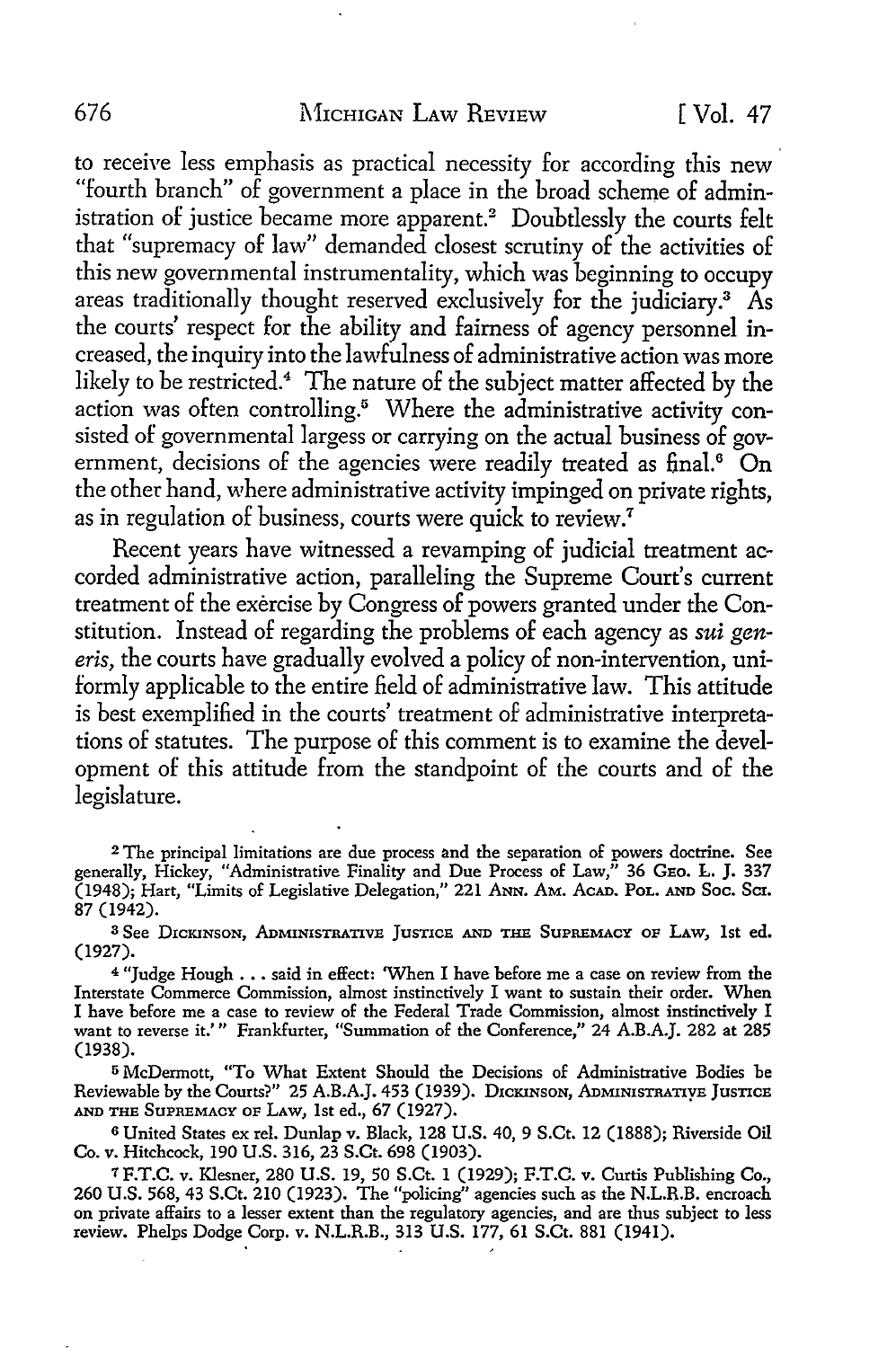#### 1949] COMMENTS 677

# *A. Judicial Developments of Standards of Review.*

Statutes setting up the agencies usually contain some provision for direct judicial review. The typical provision declares that administrative findings of fact are to be conclusive when supported by substantial evidence, with independent review by the courts limited to questions of law.<sup>8</sup> Implicit in the legislative mandate ordering such vitally different treatment for matters of fact, as distinguished from questions of law, is the assumption that a given issue invariably falls on one side or the other of the fact-law line of demarcation. This assumption has proved to be a choice target of criticism for legal scholars.<sup>9</sup> As to whether the process of interpreting a statute and applying it to a given factual situation is a determination of "fact" or "law," the unsatisfactory conclusion is invariably that it is both.<sup>10</sup> This accounts for attachment of the realistic 1abel, "mixed question of law and fact."

Unfortunately, statutes providing for judicial review have never included this accommodating phrase. Consequently, courts have felt compelled to hand down opinions giving at least lip-service to the statutory proclamation that there is a dividing line. An examination of Supreme Court cases purporting to make the decisions turn upon the distinction is not illuminating except insofar as it substantiates the proposi-

<sup>8</sup>For example, see Longshoremen's and Harbor Workers' Compensation Act, 44 Stat. L. 1436 (1927), 33 U.S.C., §921 (1946); Federal Trade Comm. Act, 52 Stat. L. 113 (1938), 15 U.S.C., §45 (1946); Federal Administrative Procedure Act, 60 Stat. L. 243 (1946), 5 U.S.C., § 1009 (1946); cf. Veterans' Administration (Pensions, Veterans' Relief, etc.), 48 Stat. L. 9 (1933), 38 U.S.C., § 705 (1946).

<sup>9</sup>Paul, "Dobson v. Commissioner: The Strange Ways of Law and Fact," 57 HARV. L. REv. 753 (1944); Stern, "Review of Findings of Administrators, Judges, and Juries," 58 HARV. L. REv. 70 (1944); Isaacs, "The Law and the Facts," 22 CoL. L. REv. l (1922). A typical rationalization of the cases, in non-judicial terms, is the assertion, "The crux of the distinction is whether the decision to be made can stand as a rule or standard generally applicable in the future, or whether the given case is so unique that from its determination no such general rule or standard can be evolved." Brown, "Fact and Law in Judicial Review," 56 **HARv.** L. REv. 899 at 911 (1943).

10 At the point where an answer to a given question can be determined only by reference to a rule prescribed by statute, the determination obviously becomes one of law, at least in some degree. Brown, "Fact and Law in Judicial Review," 56 HARv. L. REv. 899 (1943). "... [T]he interpretation of statutes is ordinarily referred to as a process of a legal nature and not mere fact finding. An error in interpretation is usually spoken of as an error of law. But where do we stop *interpreting* the statute (i.e., finding the meaning of the written law), and commence *application* of the statute (i.e., determining whether or not the facts in the given case fall within the statute)?" STASON, CASES AND OTHER MATERIALS ON ADMINIS-TRATIVE TRIBUNALS, 2d ed., 655, n. 11 (1947).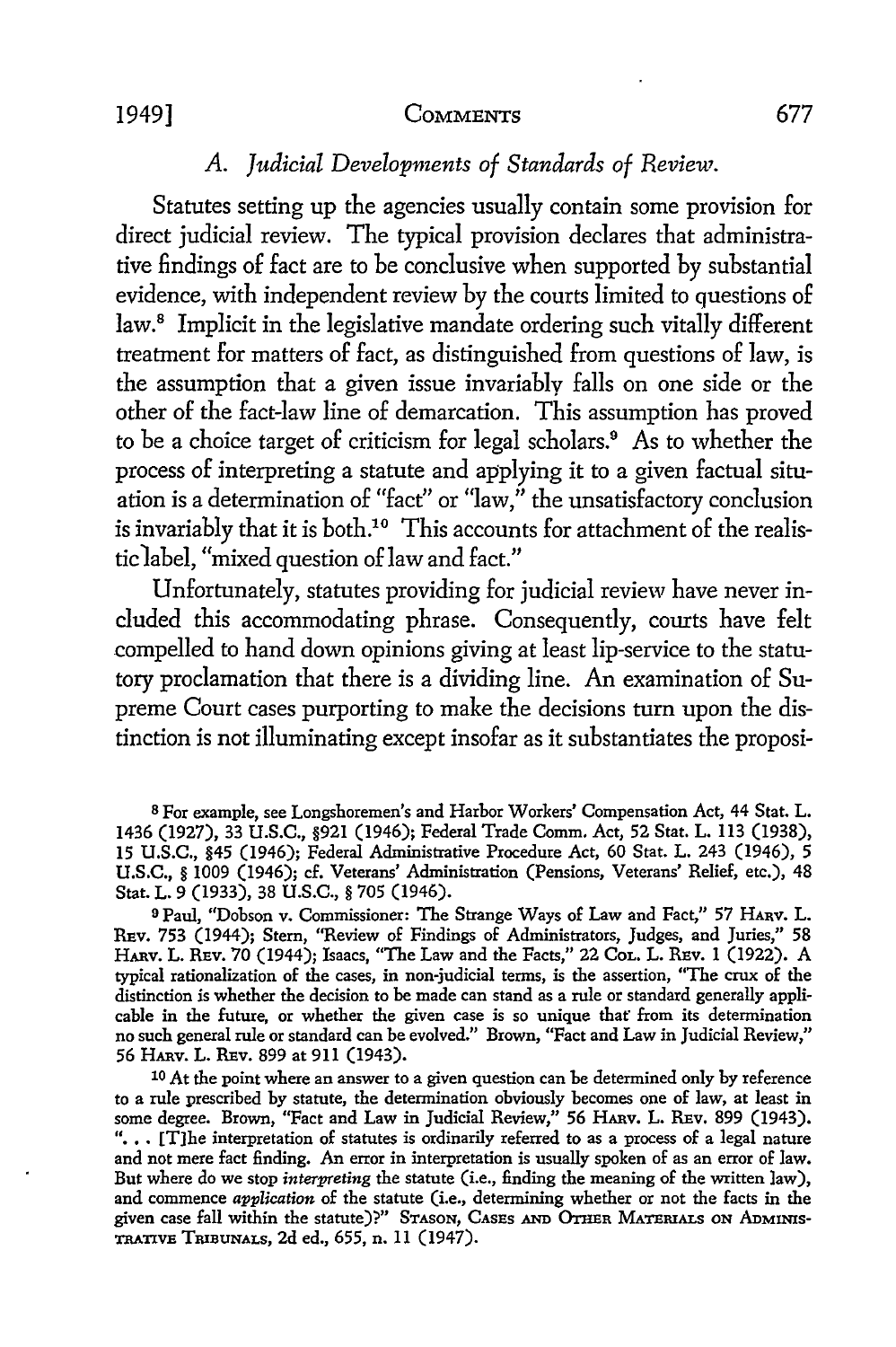tion that the distinction is artificial.<sup>11</sup> In recent years the Court itself has freely conceded that the line cannot be drawn with certainty.12 Moreover, those viewing the judicial process from without have simply concluded that questions which a court does not wish to review are deemed matters of fact, whereas those which it desires to review are called questions of law.<sup>13</sup>

The past decade has witnessed a change in the inner workings of the judicial process on this question. Instead of couching the decisions in terms of "law" or "fact," there has been a tendency not to consider either as a criterion for review, but rather to place the major emphasis on the relative ability, as between judges and administrators, to decide the particular issue. Presumably the ultimate aim is to have judicial review only of those matters as to which the courts can make a superior contribution.<sup>14</sup> Any other test either fetters the administrative system or leaves matters to an agency which can better be decided elsewhere.

The starting point of this change was *Gray v. Powell*,<sup>15</sup> which presented the issue whether the companies involved were "producers" of coal so as to obtain exemption from coverage by the Bituminous Coal Act of 1937.<sup>16</sup> In upholding the administrative determination that the

11 Administrative interpretations of the following statutory language have been held sufficiently "factual" to preclude independent review: Seaboard Air Line Ry. Co. v. United States, 254 U.S. 57, 41 S.Ct. 24 (1920) (likeness of contemporary transportation services rendered under substantially similar circumstances and conditions); Rochester Tel. Corp. v. United States, 307 U.S. 125, 59 S.Ct. 754 (1939) (whether one company was "controlled" by another); Skidmore v. Swift, 323 U.S. 134, 65 S.Ct. 161 (1944) (whether time spent on employer's premises, or within hailing distance, by fireguards subject to call was "working time"); Western Paper Makers' Chemical Co. v. United States, 271 U.S. 268, 46 S.Ct. 500 (1926) (whether a rate is "unreasonable" or "discriminatory"); L. T. Barringer Co. v. United States, 319 U.S. 1, 63 S.Ct. 967 (1943) (whether a difference in rates constitutes "unjust discrimination").

These questions have been said to be matters of law: I.C.C. v. Railway Labor Ass'n, 315 U.S. 373, 62 S.Ct. 717 (1942) (whether, in authorizing abandonment of a railway line, the I.C.C. may attach conditions for the benefit of employees displaced by the abandonment); United States v. Chicago North Shore R. Co., 288 U.S. 1, 53 S.Ct. 245 (1933) (whether defendant is an "inter-urban electric railway"); Brown Lumber Co. v. L. and N. R. Co., 299 U.S. 393, 57 S.Ct. 265 (1937) (whether a prescribed formula should be applied to certain shipments on the ground that there was "no published through rates ••• in effect from point of origin to destination").

12 Baumgartner v. United States, 322 U.S. 665, 64 S.Ct. 1240 (1944); United States v. Ruzicka, 329 U.S. 287, 67 S.Ct. 207 (1946).

13 DICKINSON, ADMINISTRATIVE JUSTICE AND THE SUPREMACY OF LAW, 1st ed., p. 55 (1927); Landis, "Administrative Policies and the Courts," 4? YALE L. J. 519 (1938).

14 Merrill, "Judicial Review of Administrative Proceedings, A Functional Prospectus," 23 NEB. L. REv. 56 (1944 ); Hamilton and Braden, "The Special Competence of the Supreme Court," 50 YALE L.J. 1319 (1941); McDermott, "To What Extent Should the Decisions of Administrative Bodies be Reviewable by the Courts?" 25 A.B.A.J. 453 (1939).

1° 314 U.S. 402, 62 S.Ct. 326 (1941).

1G 50 Stat. L. 72 (1937), 15 U.S.C., § 828 (1946).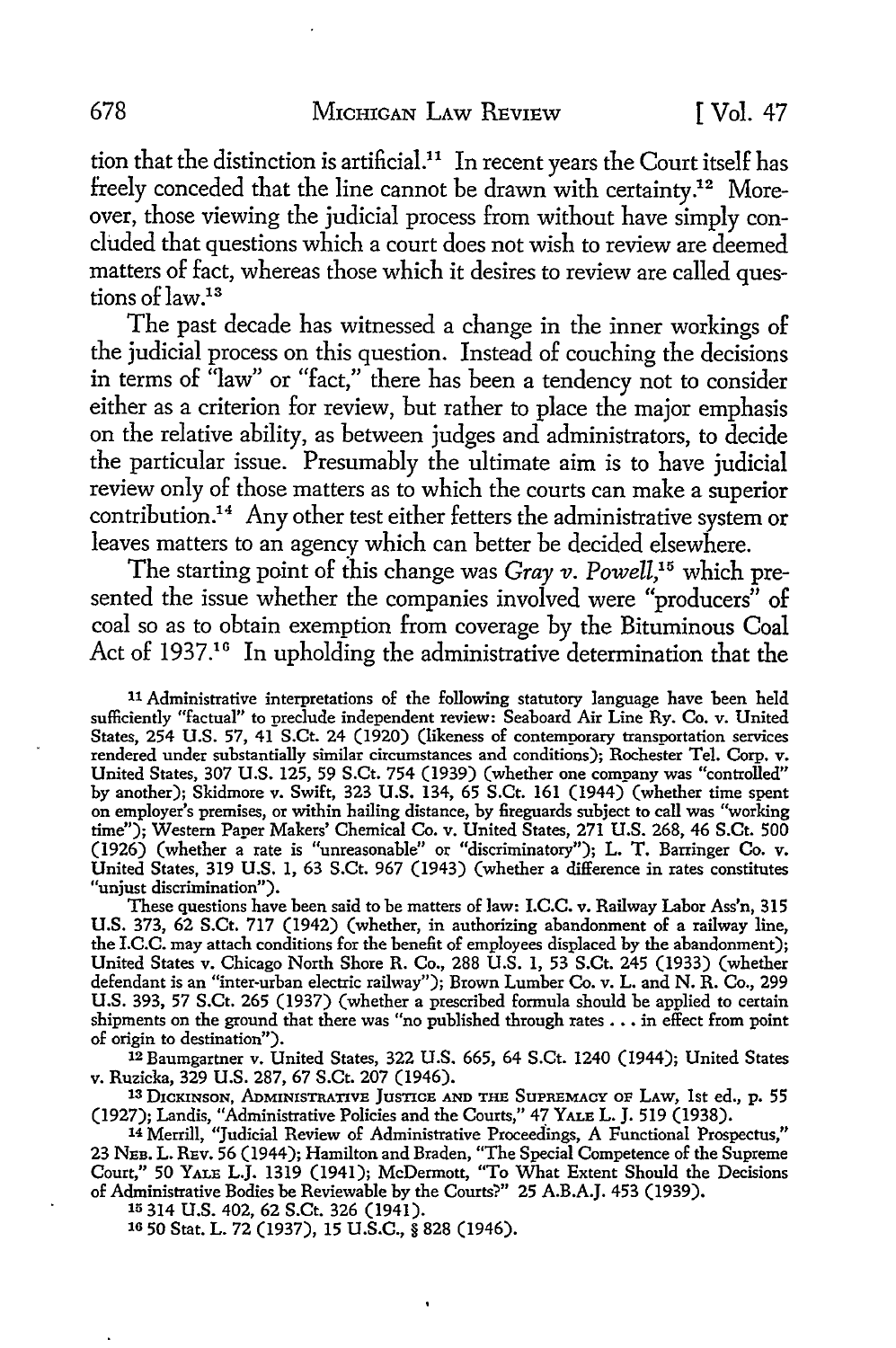#### 1949] COMMENTS 679

exemption did not apply, the Court reasoned that since Congress did not define the term "producer" more explicitly itself, the legislators felt the experience of an enlightened agency could make a better determination. Except for enforcing requirements of procedural due process, the court's reviewing function was said to be performed fully once it determined the agency applied the statute in "a just and reasoned manner."<sup>17</sup> It remained for later cases to point out what the Court meant by this phrase.

It is here that *National Labor Relations Board v. Hearst Publications*, Inc.,<sup>18</sup> becomes a case of extraordinary importance. The N.L.R.B. had found that newsboys distributing papers on city streets were "employees" under the National Labor Relations Act.<sup>19</sup> In reversing the circuit court of appeals and upholding the board's determination, the Court echoed statements made in *Gray v. Powell* concerning deference to administrative expertness, particularly where Congress intimated that broad economic factors were to enter into determination of the act's applicability. The Court then stated that in cases involving the application of a broad statutory term in a proceeding in which the agency administering the statute must necessarily interpret it, the agency's determination "is to be accepted if it has 'warrant in the record' and a reasonable basis in the law."<sup>20</sup> The only cases relied on by the Court for this proposition are those in which the Court had spoken of the issues as factual. In such a background the statement would startle no one. But, as in *Gray v.*  Powell, the dissenting opinion points out that the process of interpreting a statute had always been regarded as a matter of law. This new method of avoiding independent examination, without labelling the question as one of "fact" or "law," purports to be a test of "reasonableness." The theory that "law" as set forth in a statute has but one meaning is discarded. Instead, it is freely admitted that a given statutory term may be sus-

17 314 U.S. 402 at 411. Justice Roberts, dissenting, took the majority to task for allowing the agency to work out aims which the Legislature might have intended but failed to express. If there was error in the case it was one of statutory interpretation, ". . . under all relevant authorities [it] is subject to court review  $\dots$  This court obviously fails in performing its duty and abdicates its function as a court of review if it accepts, as the opinion seems to do, the Director's definition of 'producer' and then proceeds to accommodate the meaning of related provisions to the predetermined definition. So to do is a complete reversal of the normal and usual method of construing a statute." 314 U.S. 402 at 418, 420, 421.

18 322 U.S. lll, 64 S.Ct. 851 (1944); cf. United States v. Amer. Trucking Assoc., Inc., 310 U.S. 534 at 544, 60 S.Ct. 1059 (1940), where Justice Reed states, "The interpretation of the meaning of statutes, as applied to justiciable controversies, is exclusively a judicial function." See also Niagara Falls Power Co. v. F.P.C., (C.C.A. 2d, 1943) 137 F. (2d) 787; Duquesne Warehouse Co. v. Railroad Retirement Bd., (C.C.A. 2d, 1945) 148 F. (2d) 473. 10 49 Stat. L. 450 (1935), 29 U.S.C., §152 (1946).

20 322 U.S. lll at 131, 64 S.Ct. 851 (1944).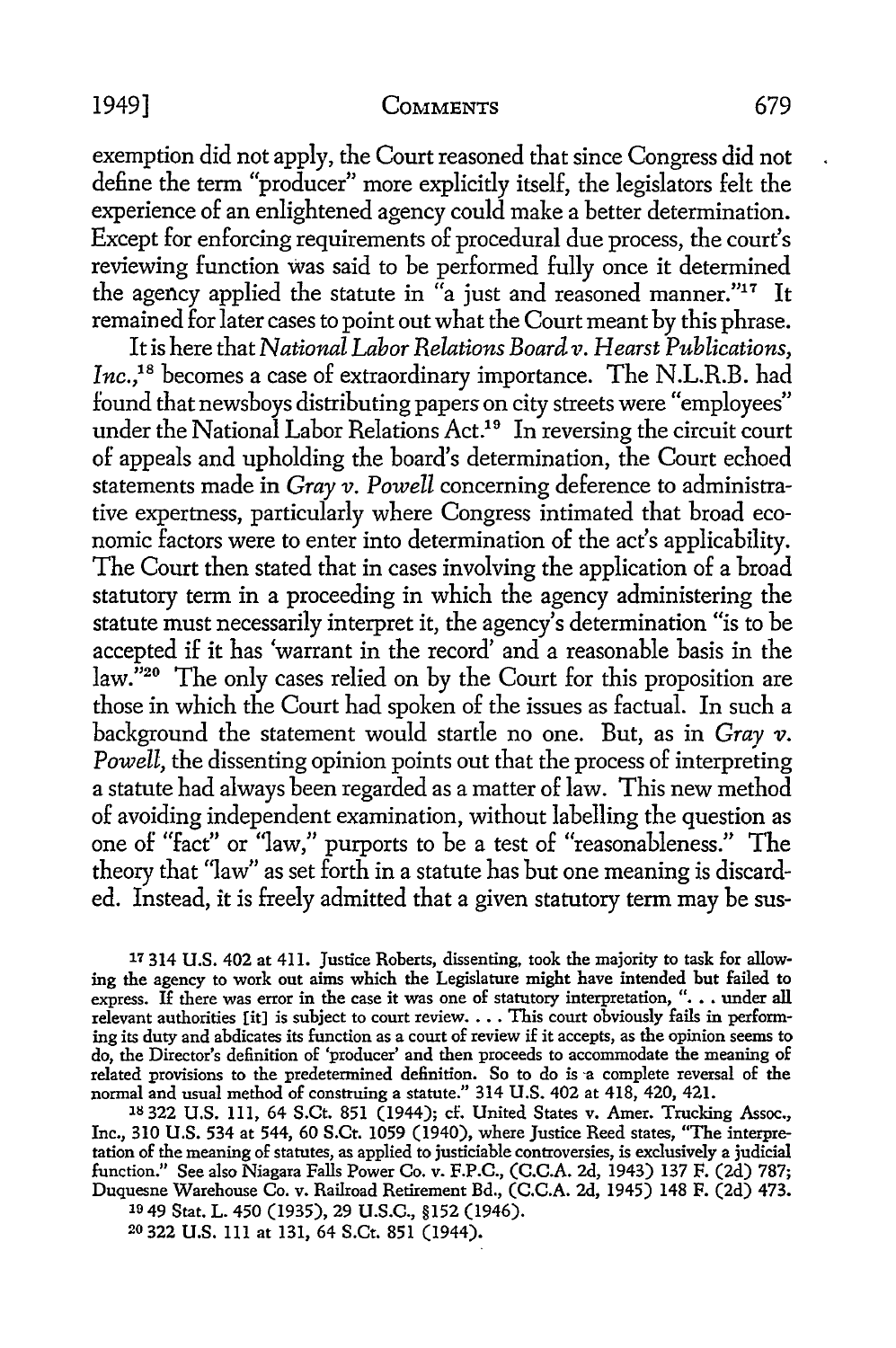ceptible of several interpretations. To the extent that they are all reasonable, the choice of the agency must prevail.<sup>21</sup> Judicial review extends only far enough *to* determine the question of reasonableness.

As might have been predicted, the Court finally began to apply the doctrine in cases where it expressly admitted the problem was legal. *Cardillo v. Liberty Mutual Co.22* sustained a compensation award under the District of Columbia Workmen's Compensation Act<sup>23</sup> where, on undisputed facts, the issue was "whether an injury arose out of and in course of employment .... " Even if the opposite inference were thought *to* be more reasonable than the one chosen by the administrative tribunal, or even if that chosen by the administrator were "factually questionable,''24 the Court held that it could not substitute its own view for that of the agency. Even though the issue be considered "more legal than factual."<sup>25</sup> it was enough that the Court found the agency interpretation not *"forbidden"* by the Iaw.26 This indicates that the Court may be withdrawing even from the limited scope of review suggested in the *Hearst*  case. Instead of looking to see whether the agency has chosen a reason-

21 The Hearst case seems to be an actual decision on this point. In Gray v. Powell the Court seemed to agree with the agency's interpretation. Thus the assertion that any reason· able interpretation by the agency would satisfy the Court could be passed off as dictum. Supporting this view, at least indirectly, is the citation by Justice Douglas in Billings v. Trues· dell, 321 U.S. 542 at 553, 64 S.Ct. 737 (1944), of Gray v. Powell as standing for the proposition that administrative interpretations are entitled merely to "persuasive weight.'' However, that the statement was not made inadvisedly is seen in subsequent decisions. For example, in applying the Hearst doctrine to a case involving the interpretation of the phrase, "active progress," Unemployment Comm, v. Aragon, 329 **U.S.** 143, 67 S.Ct. 245 (1946), Chief Justice Vinson asserted at p. 153; "To sustain the Commission's application of this statutory term, we need not find that its construction is the only reasonable one, or even that it is the result we would have reached had the question arisen in the .first instance in judicial proceedings.'' Cf. the opinion written by Chief Justice, then Judge, Vinson in Railroad Retirement Board v. Bates, (App. D.C., 1942) 126 F. (2d) 642. See also Justice Rutledge's concurring opinion in Bd. of Governors v. Agnew, 329. U.S. 441, 67 S.Ct. 411 (1947); L. Gillarde Co. v. Joseph Martinelli and Co., Inc., (C.C.A. 1st, 1948) 169 F. (2d) 60; O'Loughlin v. Parker, (C.C.A. 4th, 1947) 163 F. (2d) 1011.

The Hearst doctrine should not be confused with the conventional attempt to relate the administrative interpretation to a narrow concept of legislative intent by looking to see whether the legislature has re-enacted the statute while a particular administrative interpretation was being used, whether long-continued legislative silence indicates approval of the administrative interpretation, etc. In many instances this approach really negatives the Hearst rationale and is based on the premise that there is only one- allowable interpretation, See generally, ten Broek, "Interpretative Administrative Action and the Lawmaker's Will," 20 ORE. L. REV. 206 (1941), "Supreme Court Evaluation of Administrative Determinations of Law," 56 HARV. L. REv. 100 (1942).

22 330 U.S. 469, 67 S.Ct. 801 (1947). 2s 45 Stat. L. 600 (1928), D.C. Code, §36 (1940). 24 330 U.S. 469 at 477. 25 Id. at 478. 20 Id. at 478 (italics supplied).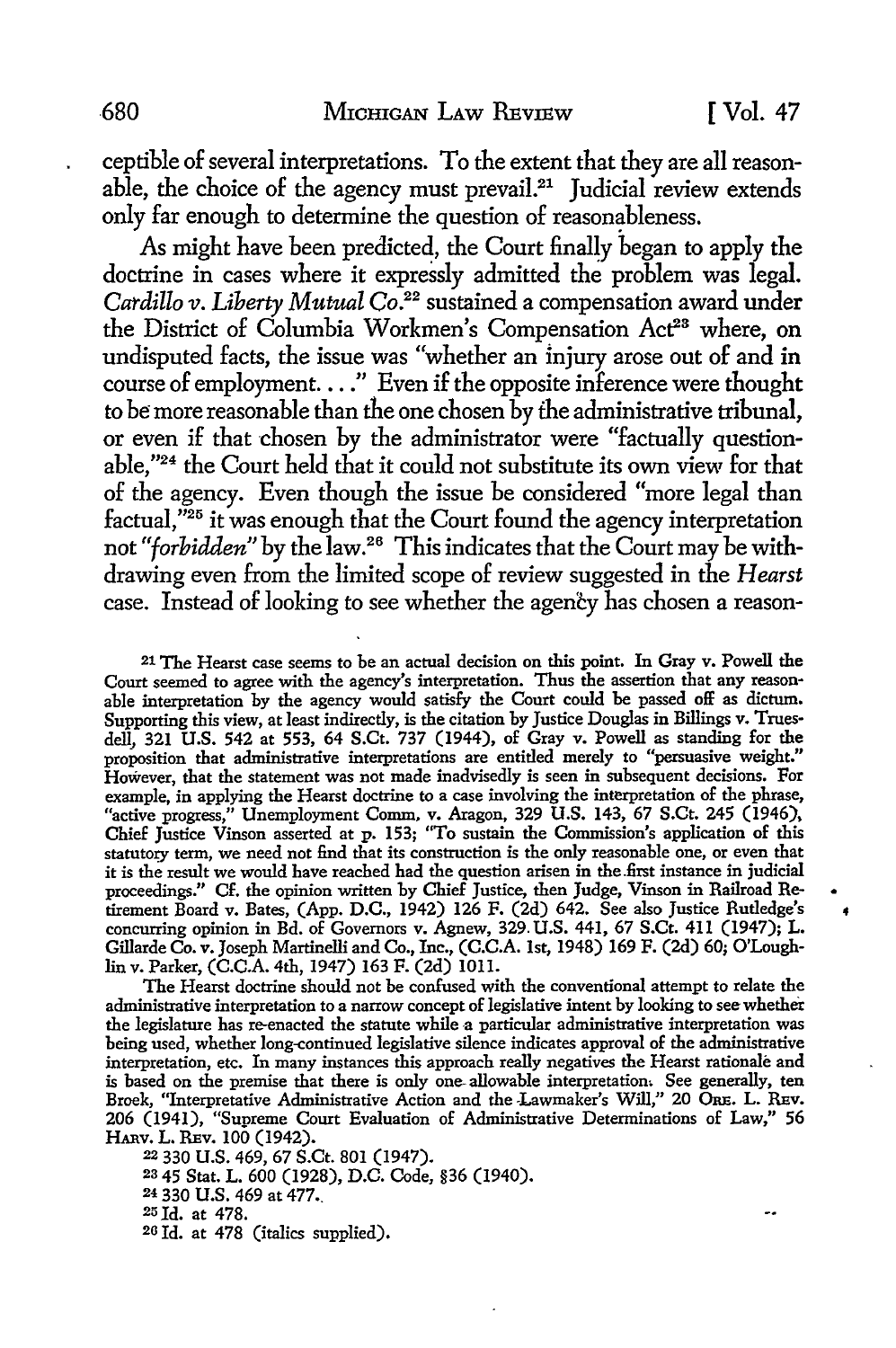1949] COMMENTS 681

able interpretation, the Oourt has almost created a presumption in the agency's favor.

Subsequent cases have been consistent with the *Hearst* doctrine in limiting it to the factors there relied on by the Court in its retreat from independent review. In order for the administrative interpretation to stand: (I) it must be found to result from expertness peculiar to the agency; and (2) it must not be palpably unreasonable. If the agency manifestly reaches its interpretation by relying on judicial precedents rather than on its own superior ability to appraise the "policy" factors involved, the Court will readily review the issues independently. $^{27}\,$  Likewise, if the agency attaches a peculiar connotation to a statutory term thought by the Court to have a well understood meaning, the agency's interpretation will not be accepted.<sup>28</sup>

### B. *Legislative Treatment: The Federal Administrative Procedure Act*

The problem of confining administrative action within the limits set out by the legislature has for years been of primary concern to the American Bar Association. The Federal Administrative Procedure Act<sup>29</sup> is largely the handiwork of this organization. Section lOe of the act states, "So far as necessary to decision and where presented the reviewing court shall decide all relevant questions of law, [and] interpret ... statutory provisions .... "30 There is little doubt that the association hoped

28 The word "wages" is such a term. Soc. Sec. Bd. v. Nieratko, 327 U.S. 358, 66 S.Ct. 637 (1946); see also I.C.C. v. Railway Labor Ass'n., 315 U.S. 373, 62 S.Ct. 717 (1942); Norton v. Warner, 321 U.S. 565, 64 S.Ct. 747 (1944); Brown Lumber Co. v. Louisville & Nashville R. Co., 299 U.S. 393, 57 S.Ct. 265 (1937). Where a change in a long-continued agency interpretation will work substantial hardship, the new interpretation will not be accorded great weight. United States v. North Shore R. Co., 288 U.S. 1, 53 S.Ct. 245 (1933). This is probably grounded on its unreasonableness.

20 60 Stat. L. 237 at 243 (1946), 5 U.S.C., §§1001 et seq. (1946). ao Id., § IOe.

*<sup>21</sup>* Conn. Light and Power Co. v. F.P.C., 324 U.S. 515, 65 S.Ct. 749 (1945). In his dissenting opinion Justice Murphy accuses the majority of remanding the case chielly because the commission cited two Supreme Court cases in a footnote supporting its interpretation of the statute. He further suggests that the agency will be able to satisfy the majority simply by removing the footnote. This is not the first helpful hint Justice Murphy has given an agency; see N.L.R.B. v. Va. Elec. and Power Co., 314 U.S. 469, 62 S.Ct. 344 (1941). See also Va. Elec. and Power Co. v. N.L.R.B., (C.C.A. 4th, 1942) 132 F. (2d) 390; Soc. Sec. Bd. v. Nieratko, 327 U.S. 358, 66 S.Ct. 637 (1946); S.E.C. v. Chenery Corp., 318 U.S. 80, 63 S.Ct. 454 (1943); S.E.C. v. Chenery Corp., 332 U.S. 194, 67 S.Ct. 1575 (1947). Fishgold v. Sullivan Corp., 328 U.S. 275, 66 S.Ct. 1105 (1946), announces an additional limitation by refusing to apply the Hearst doctrine to administrative interpretations not made in adversary proceedings.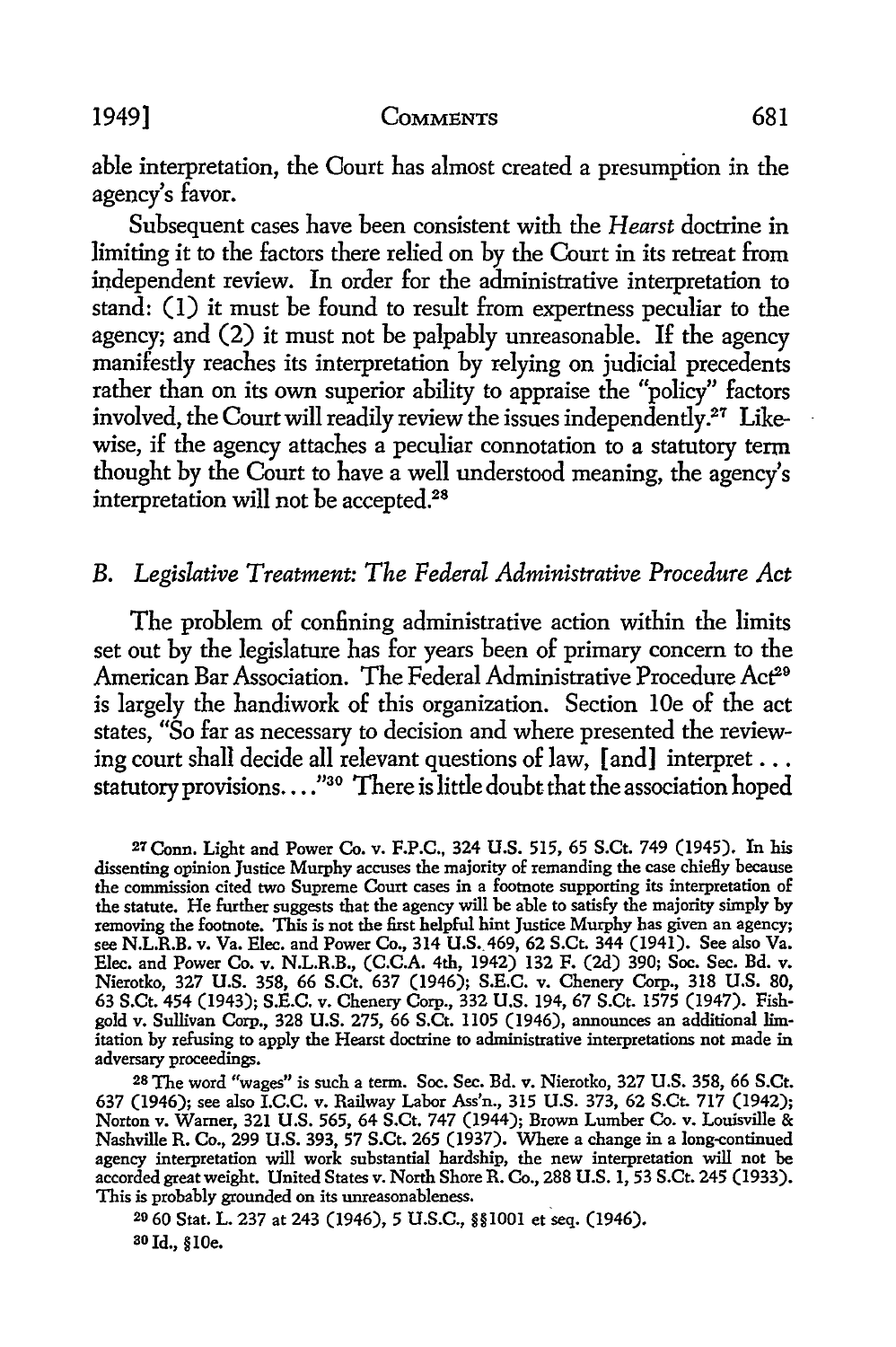these words would be construed literally.<sup>31</sup> The plain meaning seems to order courts to exercise independent judgment in deciding questions of law-and statutory interpretation, thus indicating a legislative rejection of the *Hearst* case.

Whether the section will have the desired effect is debatable. Both the commentators<sup>32</sup> and the cases already reaching the lower federal courts<sup>33</sup> are in discord as to whether the section is merely declaratory of existing law or creates new law.

If the courts desire, they can easily evade the spirit of the provision. In the first place, the section is not applicable where "agency action is by law committed to agency discretion."34 A court may avoid independent review by saying that Congress has called for discretionary action on the part of the administrator in construing a particular statutory term. This was, in large part, the rationale of *Gray v. Powell.35* Within the permissible bounds of the discretion thought by the Court to be delegated to the agency, the agency does not merely interpret the law, but rather makes the law. In such cases, Congress has asked for administrative judgment on the matter, and the Court, in deferring to "a sensible exercise of judgment"36 on the part of the agency, is merely aIIowing the legislative wilI to be carried out. Secondly, the courts may indirectly reject the mandate of section I Oe as an undue interference with what the courts conceive to be their own private affairs. Conceding that the right to judicial review

31 Dickinson, "The Judicial Review Provisions of the Federal Administrative Procedure Act (Section 10) Background and Effect," N.Y.U. INST. PROCEEDINGS 546 (1947). See also S. REP. 752, 79th Cong. 1st sess., p. 28 (1945).

32 Dickinson, "Judicial Review Provisions of the Federal Administrative Procedure Act (Section IO) Background and Effect,'' N.Y.U. lNsT. PROCEEDINGS (1947); Hinman, "Effect of the Administrative Procedure Act on Judicial Review of Administrative Action," 20 Rocky MT. L. REv. 267 (1948); Shine, "Administrative Procedure Act: Judicial Review 'Hotchpot'?" 36 GEO. L.J. 16 (1947).

33 Kirkland v. Atlantic Coast Line R. Co., (App. D.C., 1948) 167 F. (2d) 529; United States ex rel. Trinler v. Carusi, (C.C.A. 3rd, 1948) 166 F. (2d) 457; United States ex rel. Cammarata v. Miller, (D.C. N.Y. 1948) 79 F. Supp. 643; (Unger v. United States, (D.C. ill. 1948) 79 F. Supp. 281; Snyder v. Buck, (D.C. D.C. 1948) 75 F. Supp. 902; Olin Industries v. N.L.R.B., (D.C. Mass. 1947) 72 F. Supp. 225. None of these cases involved the point here under discussion, but the language in all is clearly applicable to §10 in its entirety.

34 F.A.P.A., supra, note 29, § IO.

35 314 U.S. 402 at 411, 412, 62 S.Ct. 326 (1941): "Congress, which could have legislated specifically as to the individual exemptions from the code, found it more efficient to delegate that function to those whose experience in a particular field gave promise of a better informed, more equitable, adjustment of the conflicting interests of price stabilization upon the one hand and producer consumption upon the other." '

36 Id. at 413.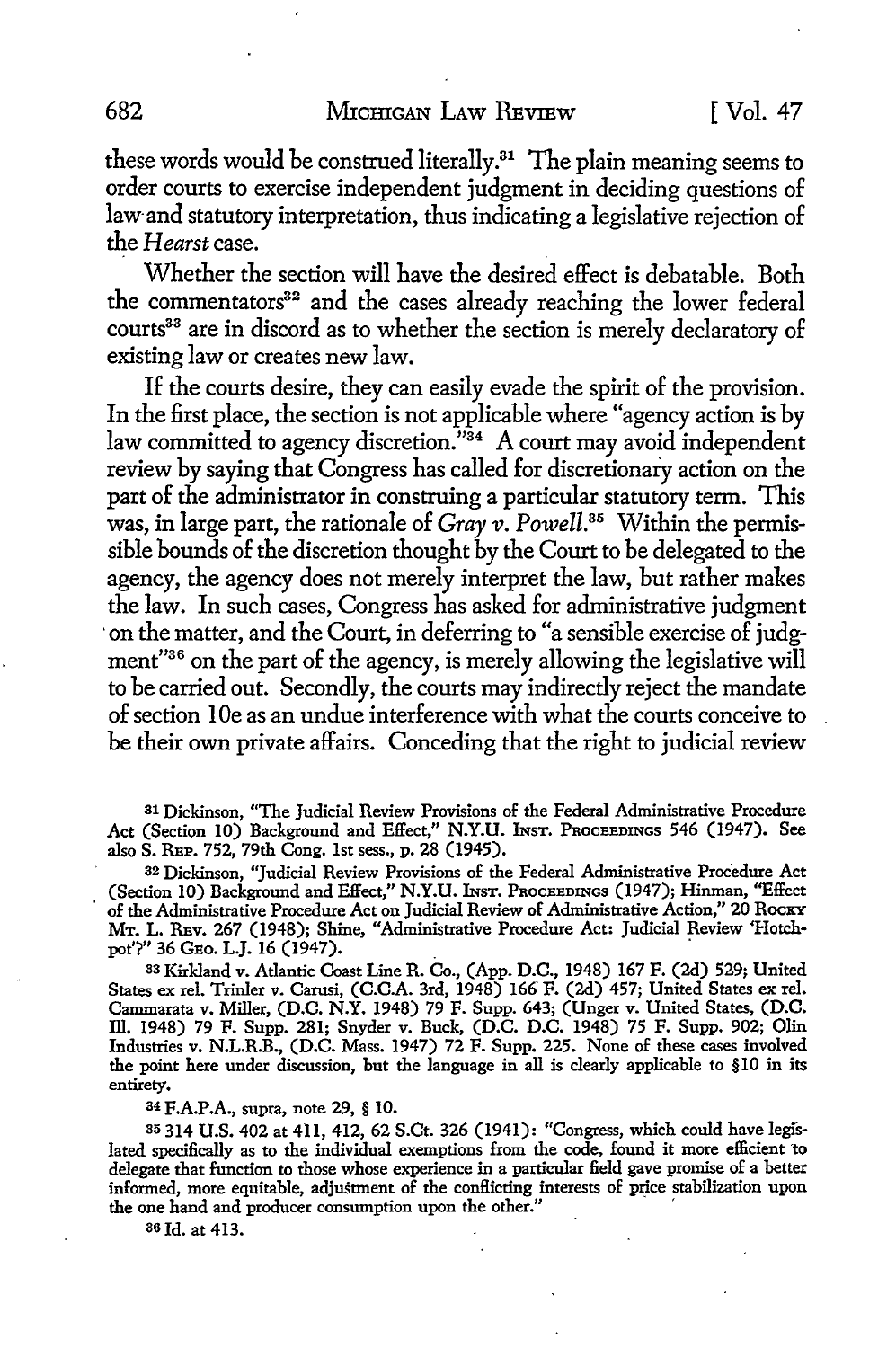may be greatly affected by statutes,<sup>37</sup> once the right is accorded, the scope is largely up to the court. Whether or not it chooses to exercise its judgment independently on a complex issue may be a matter for the court, not the legislature, to decide. After a decade of working out a policy of deference to administrative reasonableness, the Supreme Court may be reluctant to change its mind.

Assuming that a given problem should be decided by the body most fit to make the decision, the real controversy is whether the judiciary or the administrative is that body.38 Although the current retreat from in• dependent judicial examination may be nothing more than a recognition of the assertion, "Courts are not the only agency of government that must be assumed to have capacity to govern,  $\frac{3}{10}$  it seems likely that, in the end, judicial prestige can only suffer.

Moreover, very real dangers may exist in allowing administrators the final word on questions of interpretation. There is always the possibility that those in high places of administrative responsibility will so magnify their importance and powers as to exceed the authority granted and even the general policy laid out by the legislature.<sup>40</sup> Especially where this self-inflation on the part of several agencies may lead to an attempted overlapping of jurisdiction among the agencies themselves, it seems obvious that an outsider should be referee. Another danger usually thought to be inherent in allowing administrative finality on questions of statutory interpretation is that government may thus degenerate into one of men rather than remaining one of law.<sup>41</sup> The fear

37 Even on this point the Court has recently been astute to find methods of avoiding the express legislative mandate. See Chicago & Southern Air Lines v. Waterman Corp., 333 U.S. 103, 68 S.Ct. 431 (1948); Ludecke v. Watkins, 335 U.S. 160, 68 S.Ct. 1429 (1948); Switchmen's Union v. Nat'l. Mediation Bd., 320 U.S. 297, 64 S.Ct. 95 (1943).

38 Hamilton and Braden, "The Special Competence of the Supreme Court," 50 YALE L.J. 1319 (1941); Davis, "To What Extent Should the Decisions of Administrative Bodies be Reviewable by the Courts?" 25 A.B.A.J. 770 (1939); DICKINSON, ADMINISTRATIVE JUSTICE AND THB SUPREMACY op LAw, 1st ed., 124, 234 (1927).

39 Chief Justice Stone, dissenting in United States v. Butler, 297 U.S. 1 at 87, 56 S.Ct. 312 (1936).

40 So. Steamship Co. v. N.L.R.B., 316 U.S. 31, 62 S.Ct. 886 (1942).

41 Dean Pound has pointed out the dangerous rationalization in many quarters which defines, as law, everything done by administrative agencies. "What they do is law because they do it.... Instead of our fundamental doctrine that government is to be carried on according to law we are told that what the government does is law." Pound, "Administrative Agencies and the Law," 68 N.J. L.J. 165 at 165 and 177 (1945). Compare the Hearst doctrine with the principle laid down by Justice Story in United States v. Dickson, 15 Pet. (40 U.S.) 141 at  $162$  (1841) "... it is not to be forgotten that ours is a government of laws, and not of men, and that the judicial department has imposed upon it by the Constitution, the solemn duty to interpret the laws, in the last resort; and however disagreeable that duty may be, in cases where its own judgment shall differ from that of other high functionaries, it is not at liberty to surrender, or to waive it."